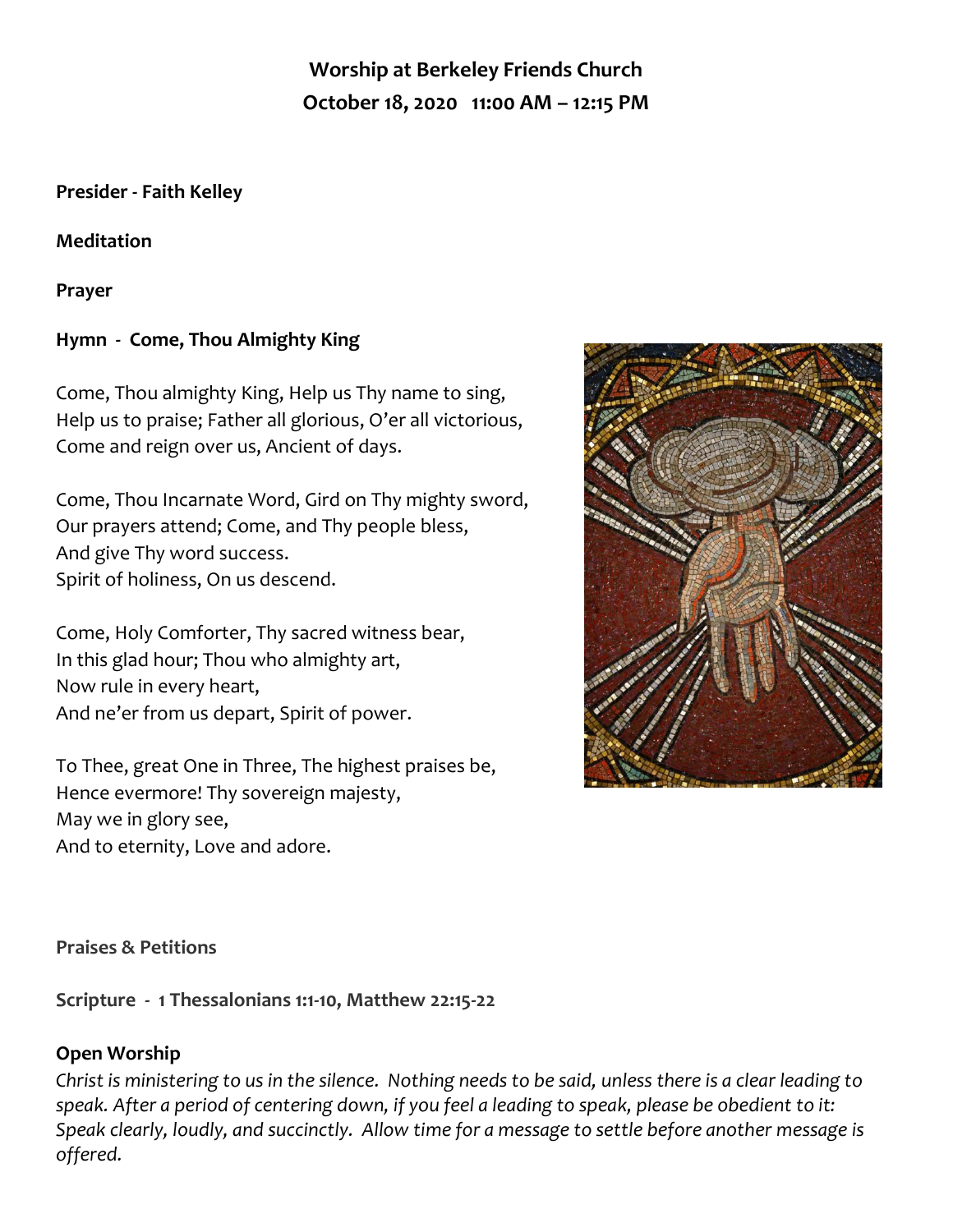## **Hymn - Canticle Of The Turning**

My soul cries out with a joyful shout That the God of my heart is great, And my spirit sings of the wondrous things That you bring to the ones who wait. You fixed your sight on your servant's plight, And my weakness you did not spurn, So from east to west shall my name be blest. Could the world be about to turn?

My heart shall sing of the day you bring. Let the fires of your justice burn. Wipe away all tears, for the dawn draws near, And the world is about to turn!

Though I am small, my God, my all, You work great things in me, And your mercy will last from the depths of the past To the end of the age to be. Your very name puts the proud to shame, And to those who would for you yearn, You will show your might, put the strong to flight, For the world is about to turn.

My heart shall sing of the day you bring. Let the fires of your justice burn. Wipe away all tears, for the dawn draws near, And the world is about to turn!

From the halls of power to the fortress tower, Not a stone will be left on stone. Let the king beware for your justice tears Ev'ry tyrant from his throne. The hungry poor shall weep no more, For the food they can never earn; There are tables spread, ev'ry mouth be fed, For the world is about to turn.

My heart shall sing of the day you bring. Let the fires of your justice burn. Wipe away all tears, for the dawn draws near, And the world is about to turn!



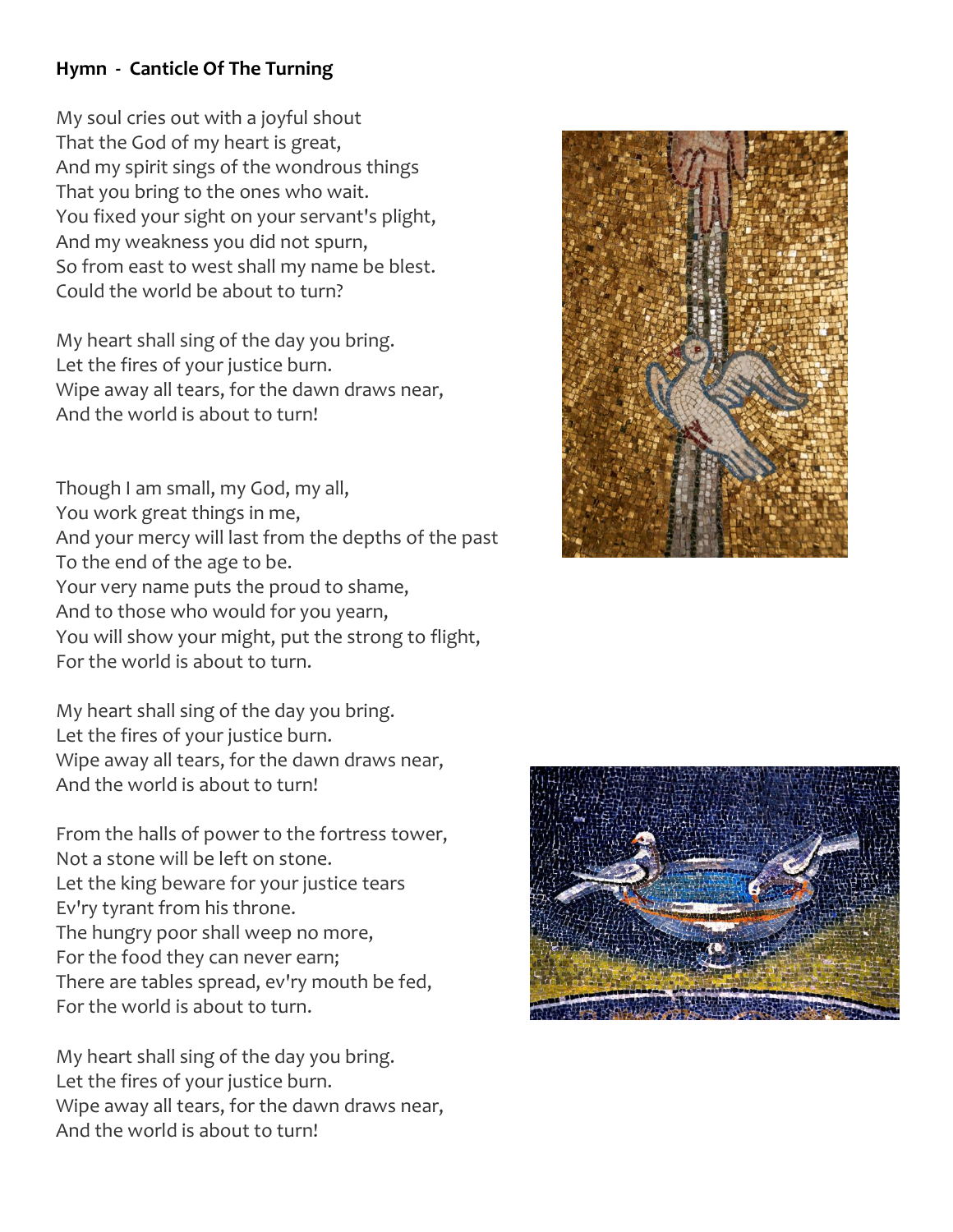Though the nations rage from age to age, We remember who holds us fast: God's mercy must deliver us From the conqueror's crushing grasp. This saving word that our forebears heard Is the promise which holds us bound, Till the spear and rod can be crushed by God, Who is turning the world around.

My heart shall sing of the day you bring. Let the fires of your justice burn. Wipe away all tears, for the dawn draws near, And the world is about to turn! My heart shall sing of the day you bring. Let the fires of your justice burn. Wipe away all tears, for the dawn draws near, And the world is about to turn!



#### **Welcome – Announcements- Offering**

*God is the Great Giver and has given much to us. The contributions you make are vital to the life of the meeting. Please consider offerings through mail or the Donate Now button on the church's website.*

#### **Welcome**

We are a welcoming and inclusive congregation. We trust that your heart may be warmed by the Lord's Presence as we worship together. If you have prayer needs or spiritual concerns, please call or email the pastors, Micah Bales and Faith Kelley, or any member of Ministry and Council.

#### **Church Announcements**

**Today,** we will be having our **Monthly Meeting for Business at 1:15 PM.**

**Bible Study** starts 7:30 PM on Tuesdays via Zoom. We are discussing David Johnson's book, "Jesus, Christ and Servant of God: Meditations on the Gospel According to John." You do not need to have read or have a copy of the book available as we read a discussion and then discuss.

**Where does Quakers' call to lobby for peace and justice come from?** What do those origins have to say to Friends carrying their concerns into the world today? Quaker writer and speaker Marge Abbott considers these questions. In conversation with Katie Breslin, Marge will discuss Friends' historically complex relationship with law and government and what that history offers to Friends wrestling with these same questions today. **Friends Committee on National Legislation**, Online, **October 21, at 3:30 p.m. (Pacific).** [Click here for more information.](https://scymf.us15.list-manage.com/track/click?u=b3919ba778f46050fb765c146&id=ce29a3a7e1&e=445a862d65)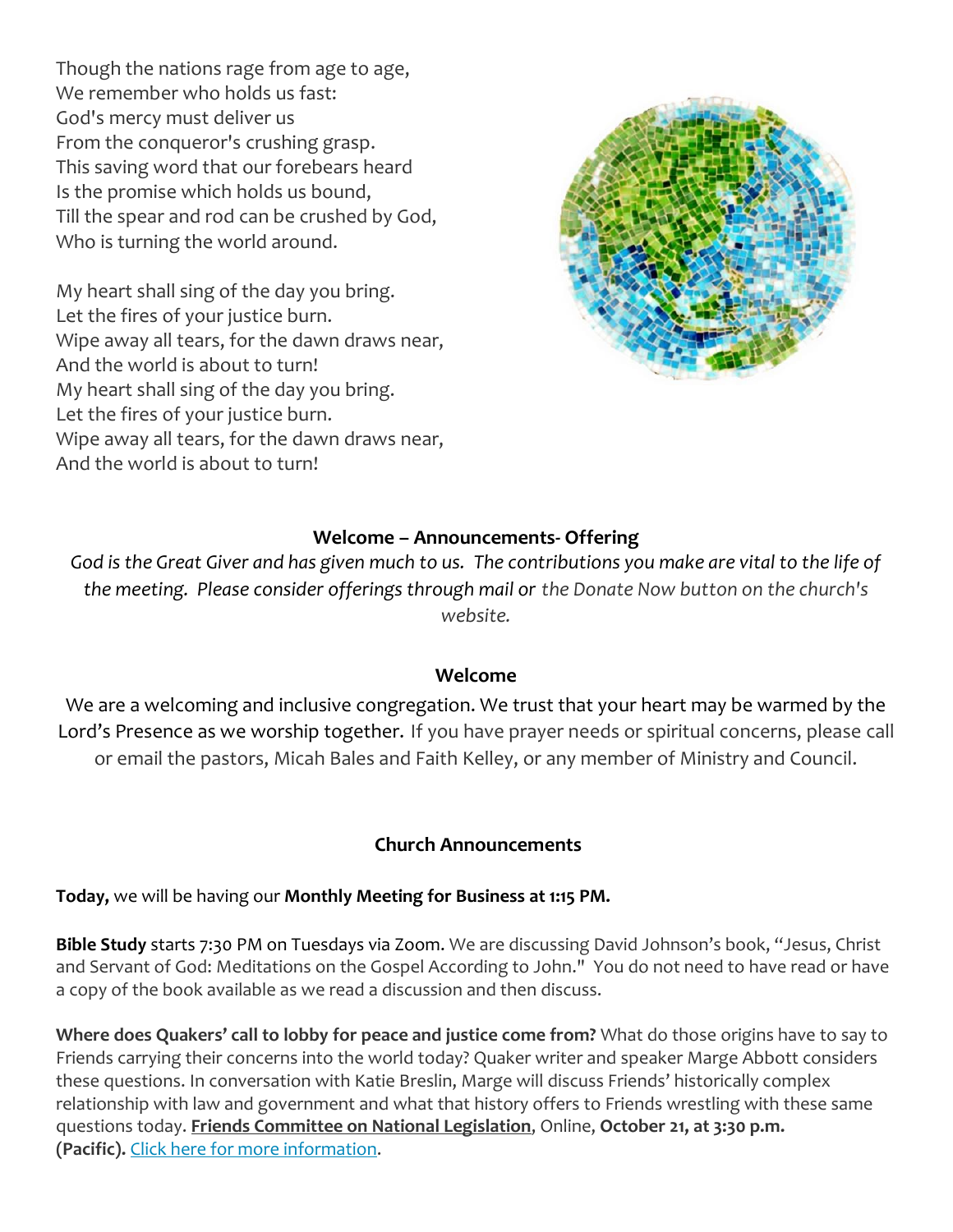**Thursday October 22 at 8:00 PM** join us for **Cloud of Witnesses** and share about someone who has impacted your faith journey. It can be someone you know personally or not. Living or dead. If you have a picture of the person, bring it to share with everyone.

**Friends United Meeting** will host another International Prayer Gathering on **October 30 at 9:00 AM.** Join Friends around the world to gather as a global community, to hear the voices of Friends, and pray together. Access Information: https://uso2web.zoom.us/j/81195904675 Meeting ID: 811 9590 4675 Find your local number: <https://us02web.zoom.us/u/k1m4RP7So>

**Saturday November 14 at 4:00 PM- All Ages and Stages Worship.** Worship designed with everyone in mind. Participate in prayer, scripture reading and waiting worship focused around thankfulness and gratitude.

**Sunday November 22 at 11:00 AM- Worship with Whittier First Friends Church** with speaker Vanessa Julye, Nurturing Ministries Coordinator, Ministry on Racism and Youth Ministries Programs at Friends General Conference

Are you seeking to simplify your life and take personal steps to create right relationship with our world? If so, you may want to participate in this workshop offered by Right Sharing of World Resources via Zoom: **The Power of Enough** - **Thursdays from October 22nd to November 19th, 2020 4:30-6:00 PM Pacific Time / 7:30-9:00 PM Eastern Standard Time**

Participants will experience new perspectives through queries, storytelling, sharing, and singing. Attendees will leave with a deeper sense of self and connection to how our personal choices ripple forward to others. [Click here for more information.](https://scymf.us15.list-manage.com/track/click?u=b3919ba778f46050fb765c146&id=919e6a28c2&e=445a862d65)

**Thursday November 26 at 10:00 AM**- **Brief gathering for Thanksgiving prayer.** More details to come.

**The School of the Spirit** is seeking a new administrator. The position is part time, with \$27,000 annual recompense. They have no geographical requirement for this person. Their last administrator lived in Durham, NC, and their current one lives in Lancaster, PA. [Click here for more information.](https://scymf.us15.list-manage.com/track/click?u=b3919ba778f46050fb765c146&id=3cbf98363c&e=445a862d65)

Keep up with BFC throughout the week. Join the announcement listserv by emailing Faith at [pastor@berkeleyfriendschurch.org](mailto:pastor@berkeleyfriendschurch.org) and follow us on Facebook.

## **Praises and Petitions of Berkeley Friends Church October 18, 2020**

● We **thank you that we belong to you.** Your stamp is on our lives. Your love and compassion is built into us. You mercy and hope flow through us. We celebrate your powerful presence and rejoice in all the opportunities you give us to serve.